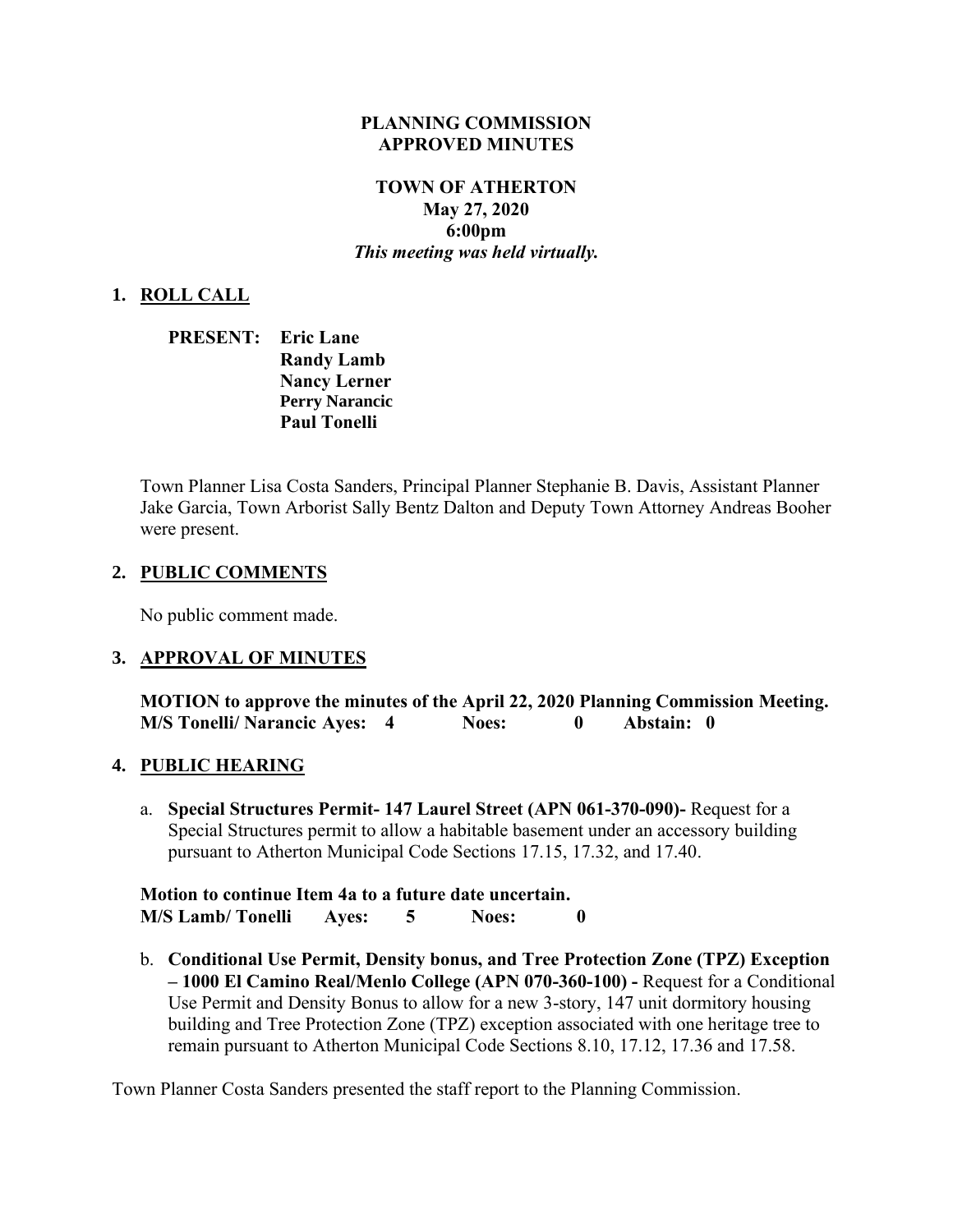Commissioner Narancic asked if the low-income housing units proposed were the minimum required.

Town Planner Costa Sanders clarified the Town does not have affordable housing requirements for this project, but this is the minimum required low-income units necessary to achieve the State Density Bonus.

Vice Chair Lamb asked for clarification and background regarding the Density Bonus state law requirements.

Town Planner Costa Sanders explained the Density Bonus state laws and entitlements. She further clarified that if the Menlo College meets the qualifications then the Town is obligated to approve the Density Bonus by right.

Deputy Town Attorney Booher highlighted that the project does meet the qualifications for the by right density bonus and exemptions and concessions.

Vice Chair Lamb highlighted that the applicants request is to be granted "by-right" and asked for further explanation of by right.

Deputy Town Attorney Booher iterated how the projects proposed low income housing and meets the requirements of the Density bonus and therefore is allowed by right, the Density Bonus to allow for more housing to be approved along with an exemption for development standards.

Commissioner Lamb thanked staff for the detailed explanation.

Chair Lane highlighted that the project is to be approved by right and that the affordable housing units to not count toward the Town's affordable housing goals because the units do not have independent bathroom and kitchen requirements.

Open public hearing.

Project applicant and Menlo College President, Steven Weiner presented an overview of the project to the Planning Commission.

Menlo College President Weiner described impacts of COVID-19 with respect to the university's goals and everyday functions.

Menlo College President Weiner indicated that the proposed project location is amongst other residence halls and is intended to meet university housing demand.

Menlo College President Weiner shared practices that has reduced transportation demands including on campus occupancy parking, parking restrictions for college freshman and the rise of ride shares companies. He also highlighted that they anticipate the proposed project will further contribute to traffic reduction and as a contingency the university has alternative strategies to further reduce traffic and parking demand such as increasing parking restrictions.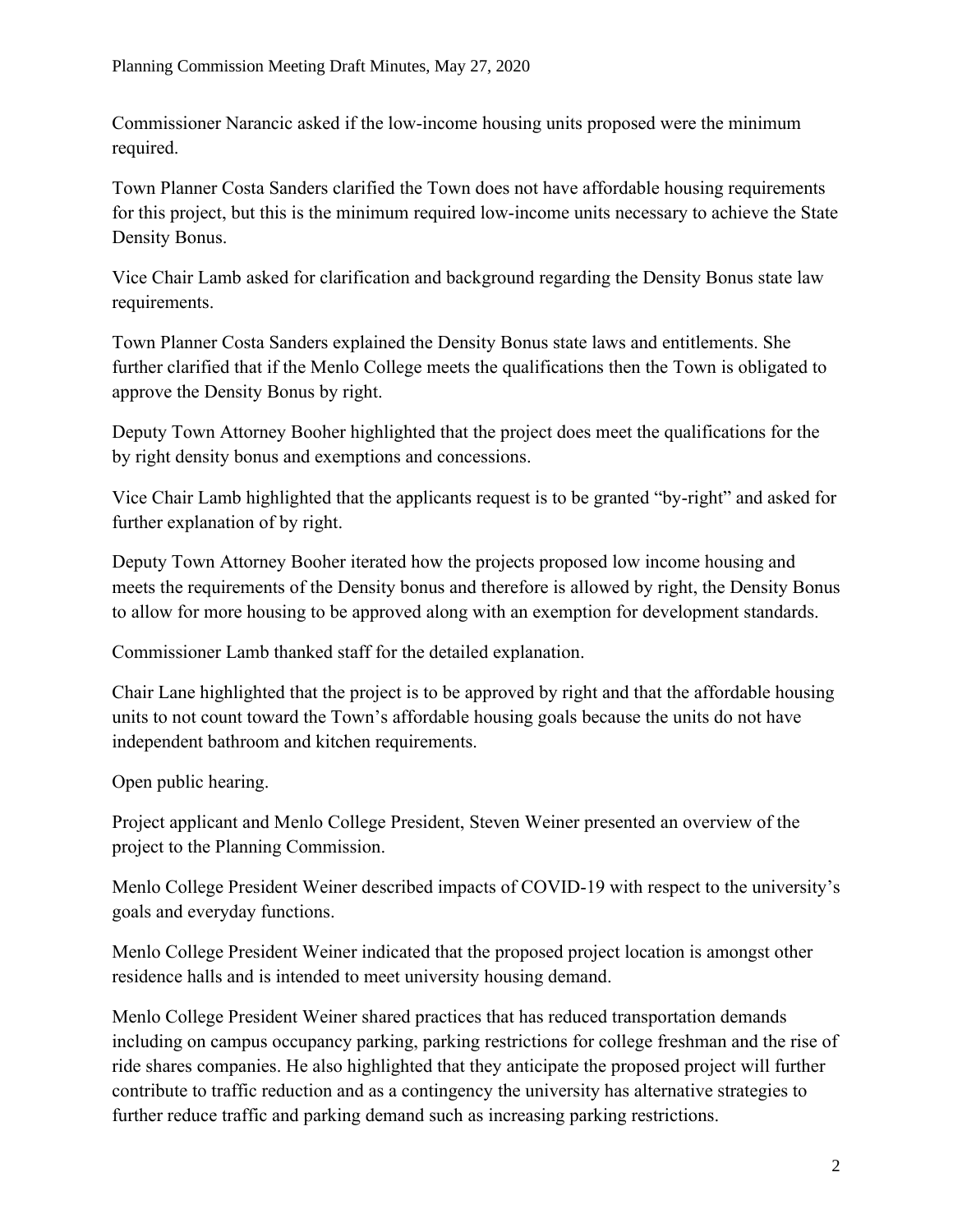Menlo College President Weiner indicated that students who receive Cal Grant A and B will qualify for the low-income housing.

Menlo College President Weiner shared how the campus works to engage the community by allowing residents to use campus and working to create a more culturally rich campus with new statues, music, lectures and events.

Menlo College President Weiner shared that that the tree protection zone exceptions being requested were requested after weighing all other viable options.

Commissioner Tonelli complemented the progress and benefits that Menlo College has achieved in the past two years.

Commissioner Tonelli asked if there are so few local students that the university can house its entire student body to live on campus.

Menlo College President Weiner expressed that most of the students are from the larger bay area, country and international. The immediate zip codes do not commonly attract students and highlighted that this may shift given the pandemic.

Menlo College President Weiner further explained that the school recommends on campus living for it attributes to a more positive college experience.

Commissioner Tonelli asked how the applicant has tried to accommodate tree 58 in the planning process.

Project civil engineer, Nate Dickinson explained considerations that went into the placement of the building to include fire lane/ access requirements, minimum setbacks from other buildings, and a change in plans to prevent the removal of other on-site heritage trees. The project civil engineer further explained how the applicant team worked with project arborist to minimize impacts with respect to utilities and stormwater impacts.

Commissioner Tonelli asked whether the TPZ could be increased to at least 6 times the tree diameter.

Project civil engineer Dickinson indicated that it could not without causing impacts to other onsite heritage trees.

Chair lane asked if the campus has any other affordable housing programs in place.

Menlo College President Weiner informed the commission that there is no affordable housing program currently, but there are low income students that live on campus. He also identified that there are some scholarships that assist extremely low-income students with housing costs.

Chair Lane asked how the rooms are filled.

Menlo College President Weiner indicated that students sign on to year contracts.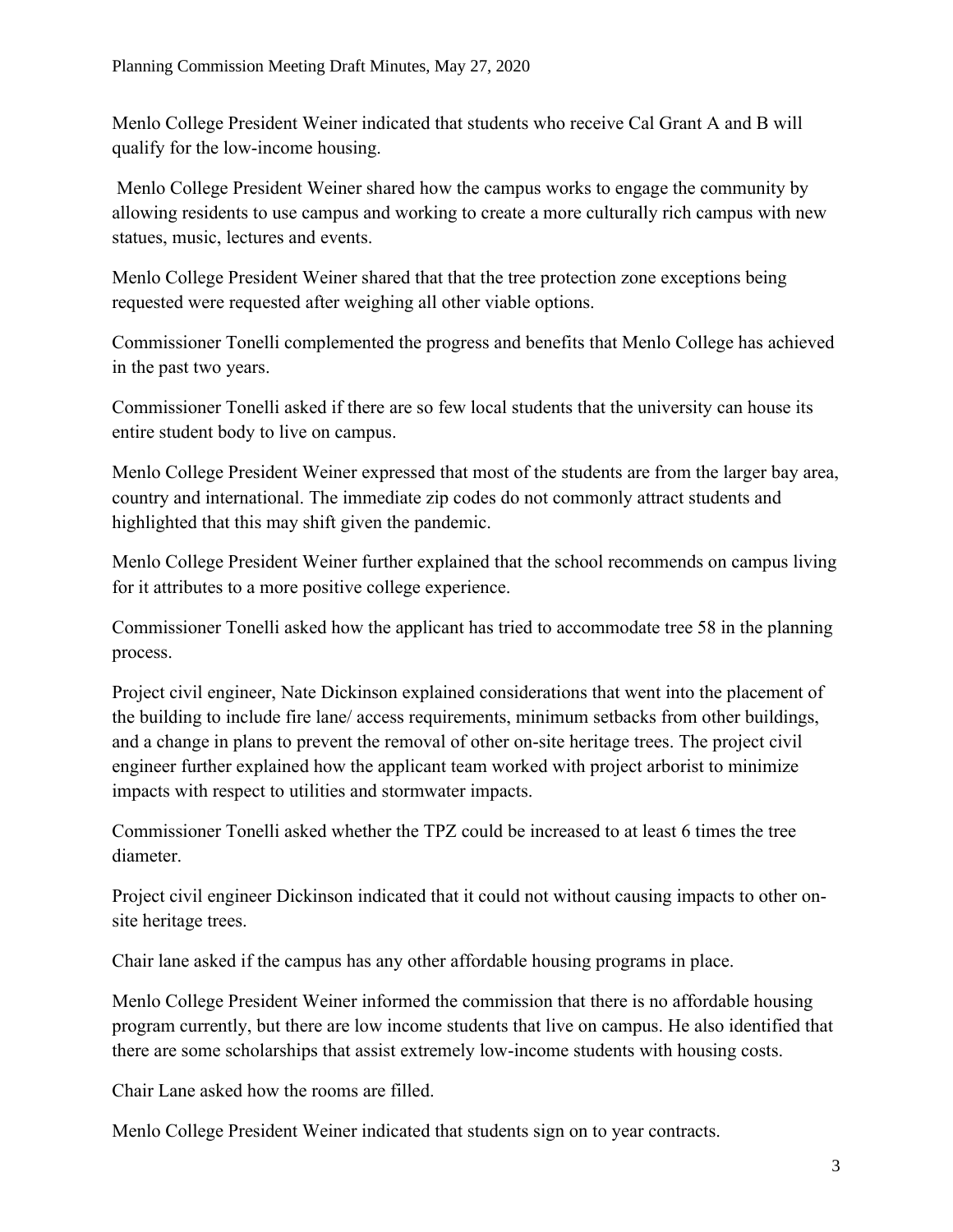Chair Lane asked how the low-income units are considered affordable.

Menlo College President Weiner indicated that all of the on-campus housing is affordable compared to the bay area and that the affordable housing agreement will ensure that these remain low income and that the university will be able to continue to admit students of all income levels.

Town Planner Costa Sanders clarified that the affordable housing prices will be referenced in the affordable housing agreement and will comply with county defined housing costs for that unit type.

Chair Lane asked what percentage of students have cars on campus now.

Menlo College President Weiner indicated about 40 percent of the sophomore, junior and senior class students.

Chair Lane asked how that is expected to change into future years.

Menlo College President Weiner explained that it is uncertain how parking demand will change into future years because of recent on campus parking policies that have not been modeled.

Chair Lane expressed that the parking and transportation plan does not adequately address the proposed project and thinks that these concerns should be reflected in the future.

Menlo College President Weiner highlighted that should parking and transportation demand increase the university has other strategies to deploy such as expanding the freshman parking ban to include a sophomore parking ban.

Commissioner Lane asked what the projected enrollment was for next year.

Menlo College President Weiner responded it is uncertain given COVID 19 pandemic impacts, prior to pandemic it was projected for 900 but subject to change.

Chair Lane asked if an alternative design was considered to accomplish project while minimizing heritage tree impacts.

Project civil engineer Dickinson explained that the fire safety standards would not allow for alternative designs.

Chair Lane asked if a fourth floor was considered.

Menlo College President Weiner indicated that a fourth floor was not pursued in order to minimize the requested building height exemption and costs.

Close public hearing.

Commissioner Tonelli asked if there was any way to include a TDM requirement into the Conditional Use Permit.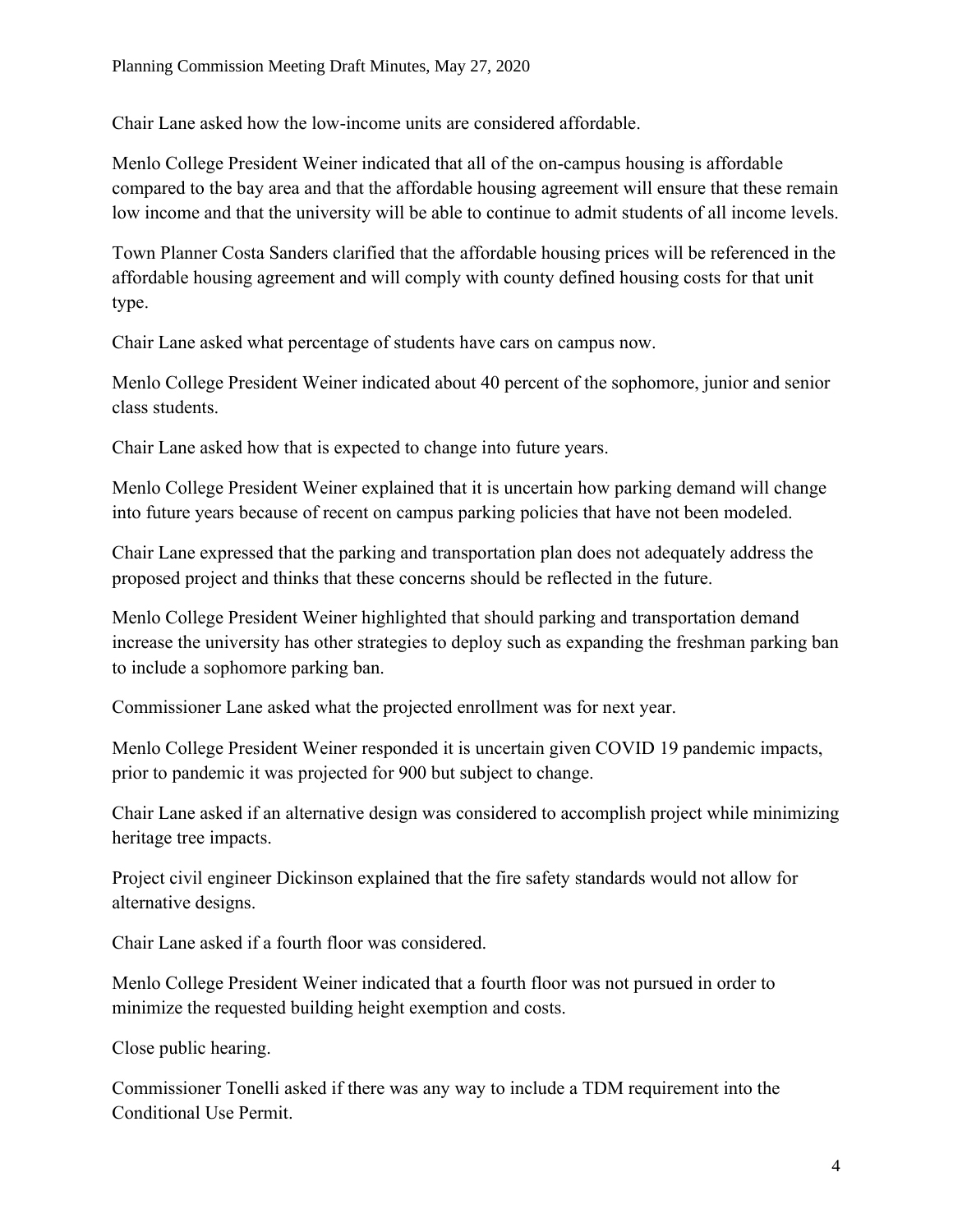Deputy City Attorney confirmed that the Town could not impose TDM requirements on the proposed project.

Chair Lane expressed concerns that the planning of this project is not ideal in many aspects including, heritage tree impacts, potential impacts to gas utilities, likely transportation impacts, and architecture but accepts that the project is to be approved by right.

Commissioner Tonelli expressed agreeance with Chair Lane's concerns and further iterated that there were aspects of the project that he would prefer otherwise.

Vice Chair Lamb expressed that given the dense nature of the project, it would be challenging to agree upon. Vice Chair Lamb indicated support for the affordable housing aspect for students and that also finds that the school has come a long way. Vice Chair Lamb further indicated that potential transportation impacts could have positive outcomes like reducing street crossing on El Camino and having less need for students to drive to get to school.

Vice Chair Lamb also expressed that Menlo College has improved their approach through outreach and community engagement, that they went above in beyond and that the approach could have been much worse.

Chair Lane communicated that he agreed that the past few years have been a major improvement in university's community outreach and engagement.

**MOTION to recommend that the City Council approve the Conditional Use Permit, Density Bonus and Tree Protection Zone Exception Certificate based on the findings listed in the staff report and subject to the conditions contained within the Conditional Use Permit and Tree Protection Zone Exception Certificate.**

**M/S Narancic/ Lamb Ayes: 4 Noes: 1** 

## **5. NEW BUSINESS**

**a. General Plan Consistency Determination for the Capital Improvement Program Fiscal Years 2020/2021 – 2024/2025.** 

Principal Planner Bertollo-Davis presented the staff report to the Planning Commission.

Open Public Hearing.

No public comment.

Close Public Hearing.

**Motion that the Planning Commission finds the Capital Improvement Program for fiscal years 2020/2021- 2024/2025 consistent with the General Plan for the reasons noted in the staff report.**